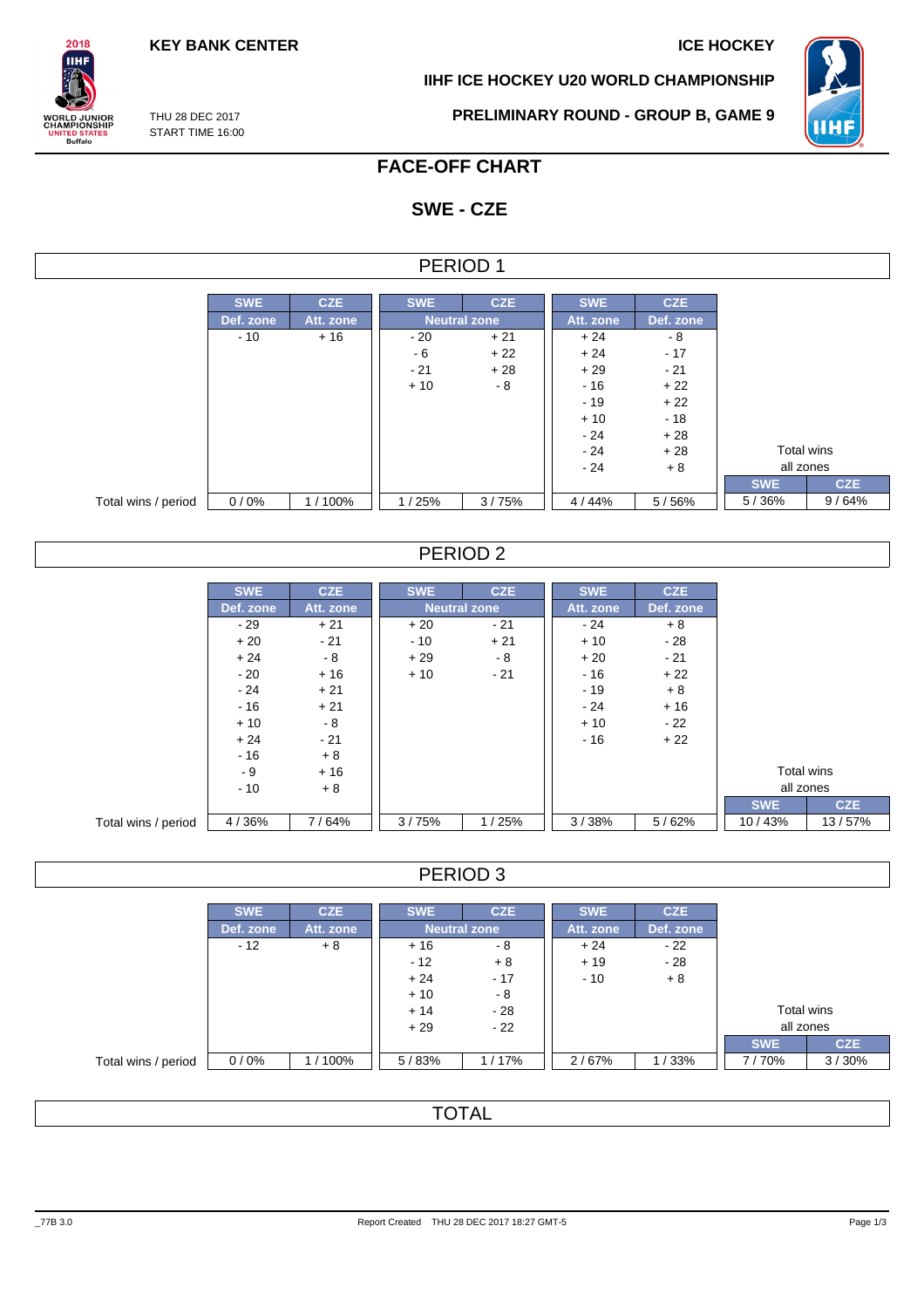# **KEY BANK CENTER ICE HOCKEY**

# $2018$ **IIHF WORLD JUNIOR**<br>CHAMPIONSHIP UNITED STATES<br>Buffalo

# **IIHF ICE HOCKEY U20 WORLD CHAMPIONSHIP**





THU 28 DEC 2017 START TIME 16:00

|                   | <b>SWE</b> | <b>CZE</b> | <b>SWE</b><br><b>CZE</b> |       | <b>SWE</b> | <b>CZE</b> | Total wins |            |  |
|-------------------|------------|------------|--------------------------|-------|------------|------------|------------|------------|--|
|                   | Def. zone  | Att. zone  | <b>Neutral zone</b>      |       | Att. zone  | Def. zone  | all zones  |            |  |
|                   |            |            |                          |       |            |            | <b>SWE</b> | <b>CZE</b> |  |
| Total wins / game | 4/31%      | 169%<br>9  | 9/64%                    | 5/36% | 9/45%      | 55%        | 22/47%     | 25/53%     |  |
|                   |            |            |                          |       |            |            |            |            |  |